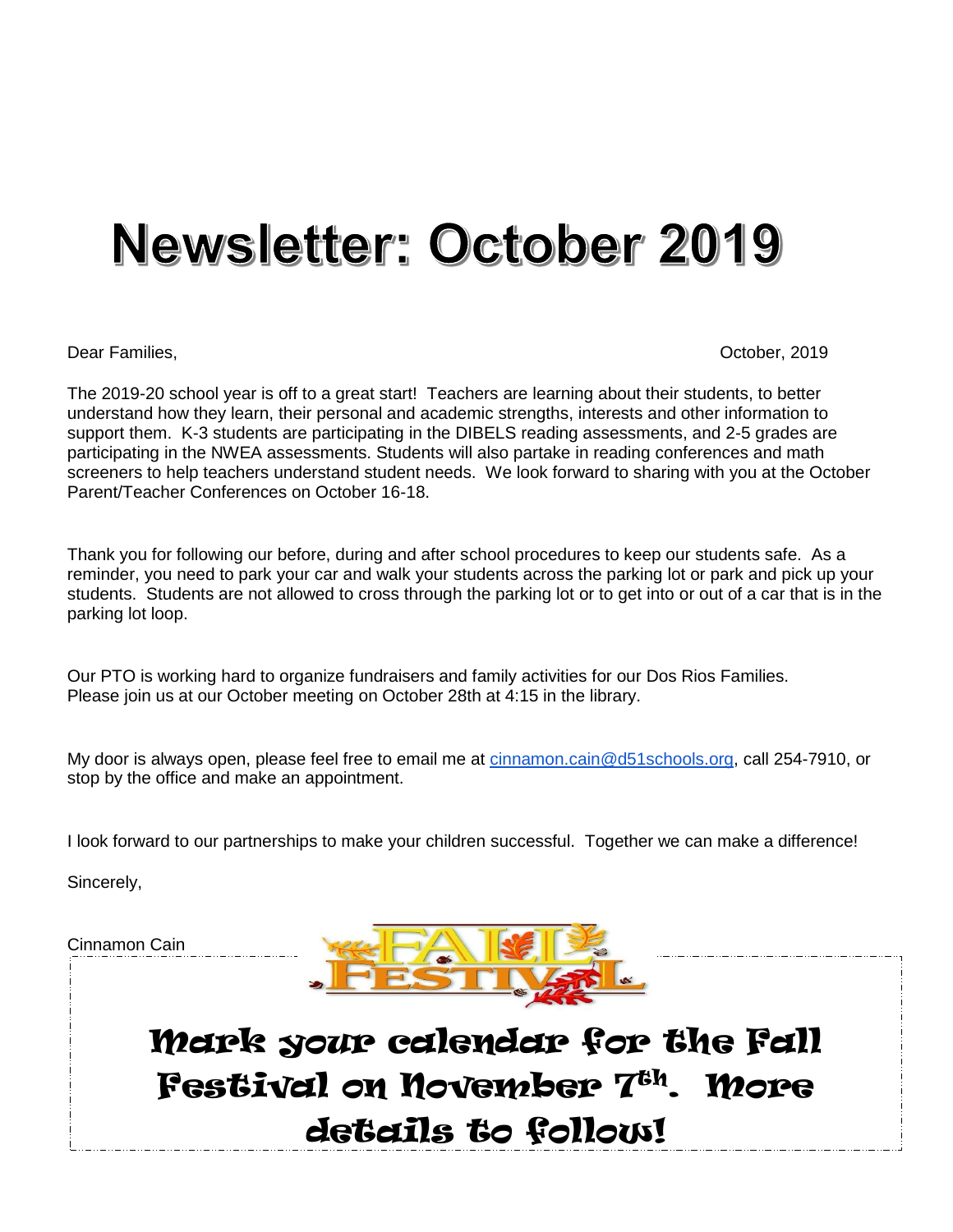#### Dates to Remember:

- October 1 -Picture Day
	- 7 -PTO Fall Festival Meeting 4:15PM (Library)
- 10 -5 th Grade Music Program 6:00PM (Be there @ 5:30)
	- 14 -No School (Teacher Workday)
	- 15 -No School (Teacher Inservice)
	- 16 -No School (P/T Conferences 10AM-6PM)
	- 16 -Book Fair (Library) 10AM-6PM
	- 17 -School in Session (P/T Conferences 4PM-8PM)
	- 17 -Book Fair 4PM-8PM
	- 18 -School in Session (P/T Conferences 4PM-8PM)
	- 18 -Book Fair 4PM-8PM
	- 25 –Fundraising order pickup 7AM-4PM
	- 28 -PTO Meeting (4:15 Library)
	- 31 -Character Day/5th Grade Ameritowne Trip



### From Dos Rios' RN,

Hello, and welcome back to school!



I want to take a moment to introduce myself. I am Elaine Buda, your school nurse. You should have had a chance to view the health information we have recorded for your student when you did the online registration. If you have any questions, changes, or concerns about that information, please email me at [elaine.buda@d51schools.org.](mailto:elaine.buda@d51schools.org) I will get back to you as soon as possible to get any issues resolved quickly. I am also available to help with other health issues or questions you might have about your child.

Elaine Buda, RN, BSN MCVSD#51 School Nurse Hawthorne Building Mesa View Elementary 970-254-7970 ext. 52101 Dos Rios Elementary Orchard Avenue Elementary

#### Parent/Teacher Conferences

Mark your calendars for P/T Conferences on October 16th from 10am-6pm and October 17<sup>th</sup> and October 18 from 4-8pm.





Remember to clip and collect Box tops! You can find Box Tops on many of the products you will be using for dinners and parties. For a list of participating products Go to BTFE.com Thank you for your support!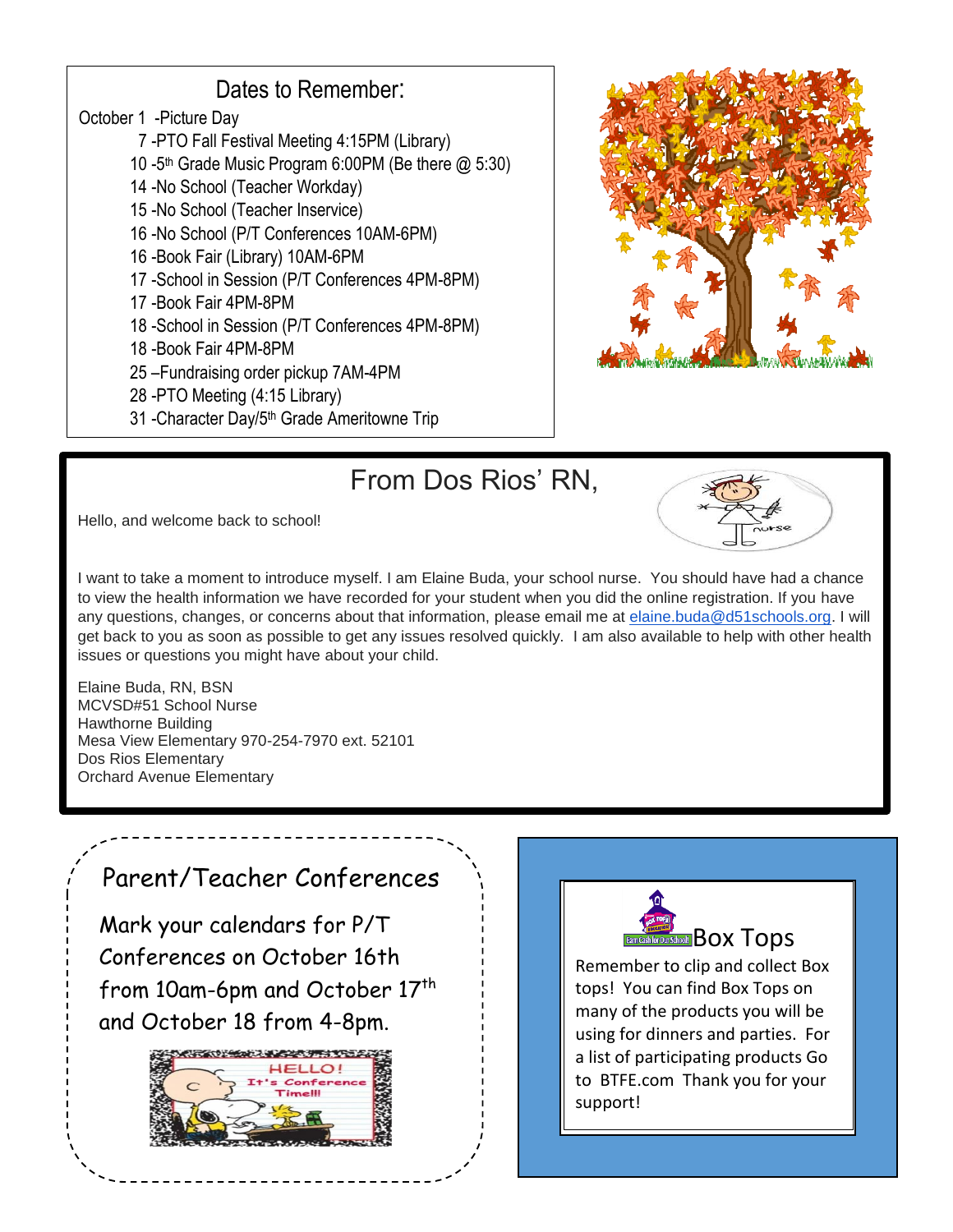

## UPCOMING MUSIC PROGRAMS

October 10 - 5<sup>th</sup> Grade March 5 - 2<sup>nd</sup> Grade November 21 - 4<sup>th</sup> Grade April 23 - 1<sup>st</sup> Grade December 19 - All School May 14 - Kindergarten February 6 - 3rd Grade

May 20 - All School

All music programs, except on May 14<sup>th</sup> & May 20<sup>th</sup>, will start at 6:00PM. Performers need to be in the music room at 5:30PM. The times for May 14<sup>th</sup> & May 20<sup>th</sup> performances to be announced.



**CHARACTER DAY SAVE THE DATE FOR CHARACTER DAY, OCTOBER 31ST. MORE INFORMATION TO FOLLOW FROM YOUR CLASSROOM TEACHER. (There will be no Halloween Parade this year) 5 th Grade will be participating in Ameritown, instead of Character Day.**